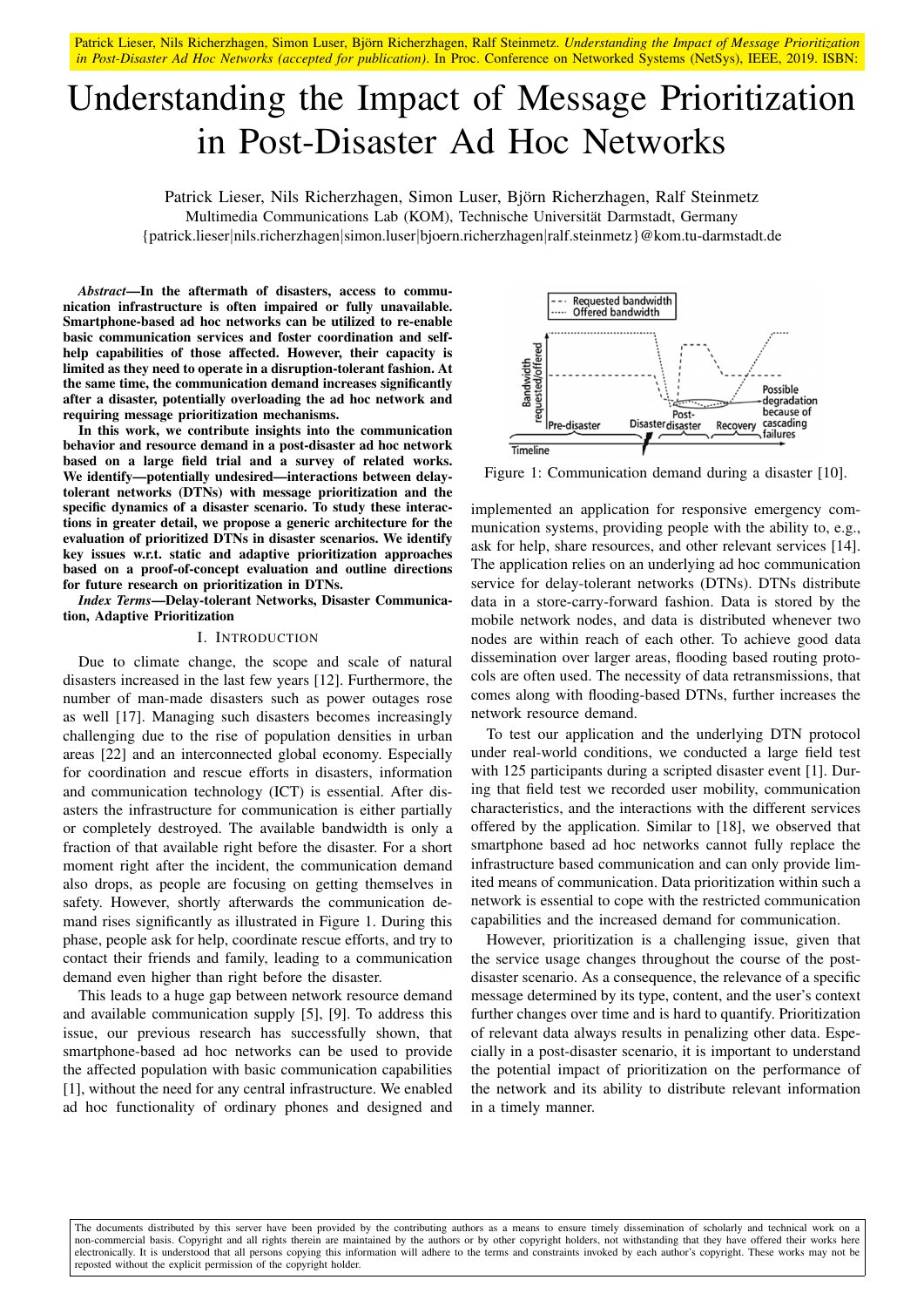In this paper, we identify interactions between message prioritization in DTNs and the specific dynamics of a disaster scenario based on insights from our conducted field trial. Based on the discussion of the scenario in Section II, we formulate three hypotheses for prioritization in post-disaster DTNs. We further elaborate on related work on prioritization and post-disaster communication in Section III. To study the interactions between prioritization and DTN in greater detail, we propose a generic architecture for the evaluation of prioritized DTNs in disaster scenarios. We discuss this architecture and its potential to further examine our hypotheses in Section IV. Section V contains a proof-of-concept evaluation of our approach, highlighting benefits and drawbacks of three prioritization approaches being compared within our architecture. Our findings motivate the need for a more adaptive, scenario-specific approach towards prioritization in resourceconstrained post-disaster communication networks. The paper is concluded in Section VI.

## II. ANALYSIS OF USER AND NETWORK BEHAVIOR

To understand the potential interactions between message prioritization in resource-constrained DTNs and the application-specific usage patterns, as well as the resulting implications on the performance of the ad hoc network, we first discuss insights obtained during our large-scale field test [1]. In the following, we discuss relevant findings from the field test and formulate hypotheses with respect to potential interactions. For an in-depth discussion of the field test setup and measurement methodology, we refer to [1].

One main challenge when it comes to smartphone-based DTNs in post-disaster scenarios is the limited bandwidth of the network. Regardless of the utilized communication interface e.g., Bluetooth or WiFi—the offered bandwidth of the overall network over multiple hops is not sufficient to cater for the increased demand after a disaster due to short interconnection times and the store-carry-forward nature of the DTN. The amount of stored and carried data messages, as well as the amount of their duplicates generated in the network over time, is highly dependent on the message lifetime. This parameter is configured either within the DTN protocol or provided by the application when generating new messages. Figure 2 shows the message propagation delay of the conducted field test with a limited message lifetime of 60 minutes. The Figure shows that, on the one hand, newly generated messages are propagated almost immediately in the close neighborhood of their originator. However, on the other hand, messages still reached additional—and potentially highly relevant—nodes until the very end of their lifetime due to network fragmentation and node mobility. This shows that a wide message propagation in DTNs requires sufficiently large message lifetimes, especially considering mobility in a post-disaster scenario. This has a direct impact on the resulting load in the network caused by message duplicates of the huge amount of stored and carried messages.

To reduce the load on the network while still ensuring that messages reach a sufficiently large fraction of the network,



Figure 2: Absolute field test message delay of 1835 unique messages with a lifetime of 60 minutes [1].

prioritization can be used to favor specific messages and postponing or completely dropping less important ones. Previous studies of social media postings and tweets during and after a disaster showed that messages can be grouped into distinct categories [11], [22]. Figure 3 shows the categories and their message volume during the field test.



Figure 3: Field test application service usage [1].

The amount of messages within a certain category and their importance changes during the course of a disaster, as discussed in [21], [22] and visualized in Figure 4. In the aftermath of a disaster, for example, emergency messages are considered to be most relevant. After some time, safetyrelated information and guidance information for the remaining population becomes more important and takes over a larger fraction of the load in the network. It is important to note that emergency messages are still created at later stages—albeit at lower frequency—when the network is already dealing with huge numbers of messages of other types.

Consequently, to ensure the delivery of highly relevant messages, they need to be prioritized in the network. One way to achieve this is to utilize static prioritization based on previously known message types. In our previous example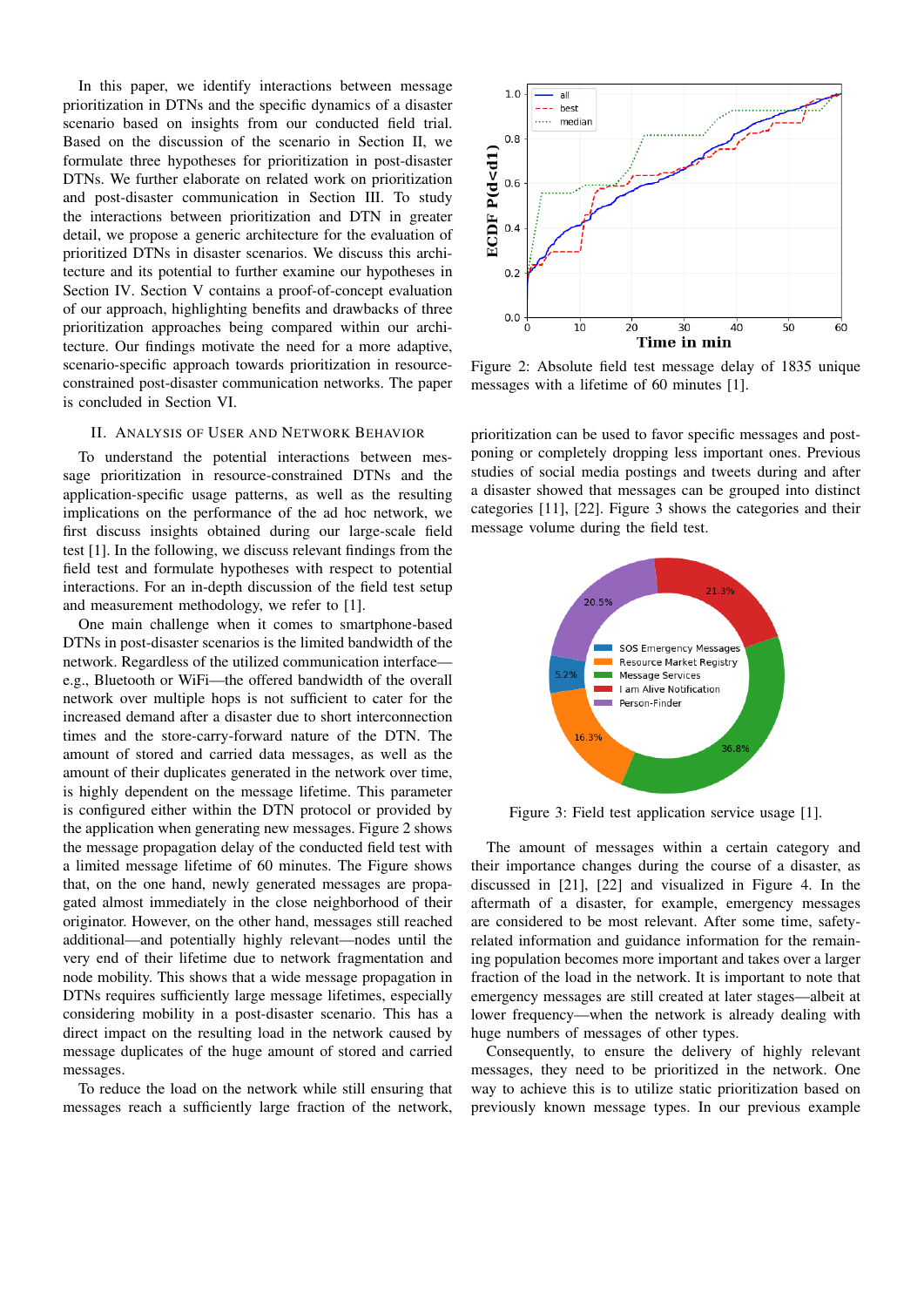one could, e.g., always prioritize emergency messages over messages of other types. While this property is desired, there arise some implications from the store-carry-forward nature of DTNs and the potentially long message lifetimes. As illustrated in Figure 4 the currently trending message type changes over time. In this case, older messages of a highly prioritized type might have already been delivered to a large fraction of nodes in the network while their duplicates are still blocking new messages with lower priority from being forwarded. Therefore, more flexible and adaptive prioritization approaches are needed.



Figure 4: Illustration of time-dependent load during a disaster (based on [9]) separated by message type.

Messages need to be prioritized under consideration of environmental and contextual changes, e. g., the message content, the transmission history, location of the user, or even the health status of a person [13]. Due to the lack of a central coordination unit, prioritization within the DTN needs to be performed in a fully decentralized fashion, knowing that a global consensus is not achievable. Understanding the potential impact of the respective prioritization approach on the performance of the DTN in disaster scenarios is a crucial requirement for the design of adaptive algorithms. In the following, we formulate three hypotheses on the expected impact and inter-dependencies of prioritization in DTNs. The hypotheses motivate the design of our architecture detailed in Section IV and are later revisited in the proof-of-concept evaluation of the resulting prioritized DTN approaches.

H1: *Static prioritization can lead to the delay of potentially urgent data and may instead amplify the delivery of outdated or duplicate—information.* As presented in Figure 4 based on [9] the frequency and importance of a message type can change over type. In networks with insufficient bandwidth, static prioritization is unable to assign sufficient resources to messages with lower priority. Instead, available resources are largely consumed by duplicates and re-transmissions of messages with higher priority, decreasing the overall performance of the network significantly.

H2: *Adaptive prioritization can prevent relevant—and especially urgent—data from spreading in the network.* Adaptive prioritization mechanisms can change the prioritization order of different message types, for example, by detecting message

type trends in the network. Under the assumption, that the frequency of a specific message type also reflects the relevance of the data type, such adaptive prioritization mechanisms have the advantage of dynamically prioritizing data and, thereby, increasing the propagation and decreasing the dissemination delay of the according type. Consequently, this can result in prevailing other data, that is not (yet) trending in the overall network. The length of the window used to detect message trends highly correlates with the ability to detect changes (long- and short-term) in the network load and needs to be carefully tuned.

H3: *Prioritization needs to consider a type-, content-, or even context-specific validity time of messages.* The real value of a message from a sender's and receiver's point of view strongly depends on the respective person's context, the content of the message, and—equally important—the age of the respective information. If the outdated information is still propagated due to a high static priority being assigned to the message, this consumes resources that could otherwise be used to transmit urgent, fresh messages of lower priority but higher perceived value. Especially in disaster scenarios (as considered in our field trial), the spatial distance between sender and receiver of a message can further determine the value of a given type of information. Consider, for example, the ability to offer and request resources as proposed in [1]: the relevance of a respective offer depends on the receiver's ability and willingness to travel the distance and to risk being too late to consume a resource that is located farther away. A more elaborate prioritization algorithm should take the respective contextual information into account.

Before discussing our proposed architecture to asses the aforementioned hypotheses, we discuss relevant related work in the following section.

#### III. RELATED WORK

To make prioritization possible, messages need to have some sort of message specific attributes such as size, type (e. g. emergency, warning) or additional context information. For our work, we assume that these attributes are preassigned through a mobile application with different services running on the mobile nodes. If this is not possible, because i. e. an already existing system wants to be utilized (for example a social network as Twitter), natural language processing methods can be applied [2]. They used a Naive Bayes Classifier to categorize WhatsApp messages that were exchanged between first responder teams during post-disaster relief operations after a major earthquake in Nepal in 2015. They classified the messages in predefined types and prioritized accordingly to the situation. Messages which were related to resource requirements were assigned with a high priority, while messages with sentimental content were prioritized low. Afterward, a static priority has been assigned to each of them and forwarded inside the network correspondingly. Related to the disaster scenario, extensive categorization of message content has been done in the *CrisisLex* [20]. It is a lexicon with crisis-related terms that frequently appear in relevant messages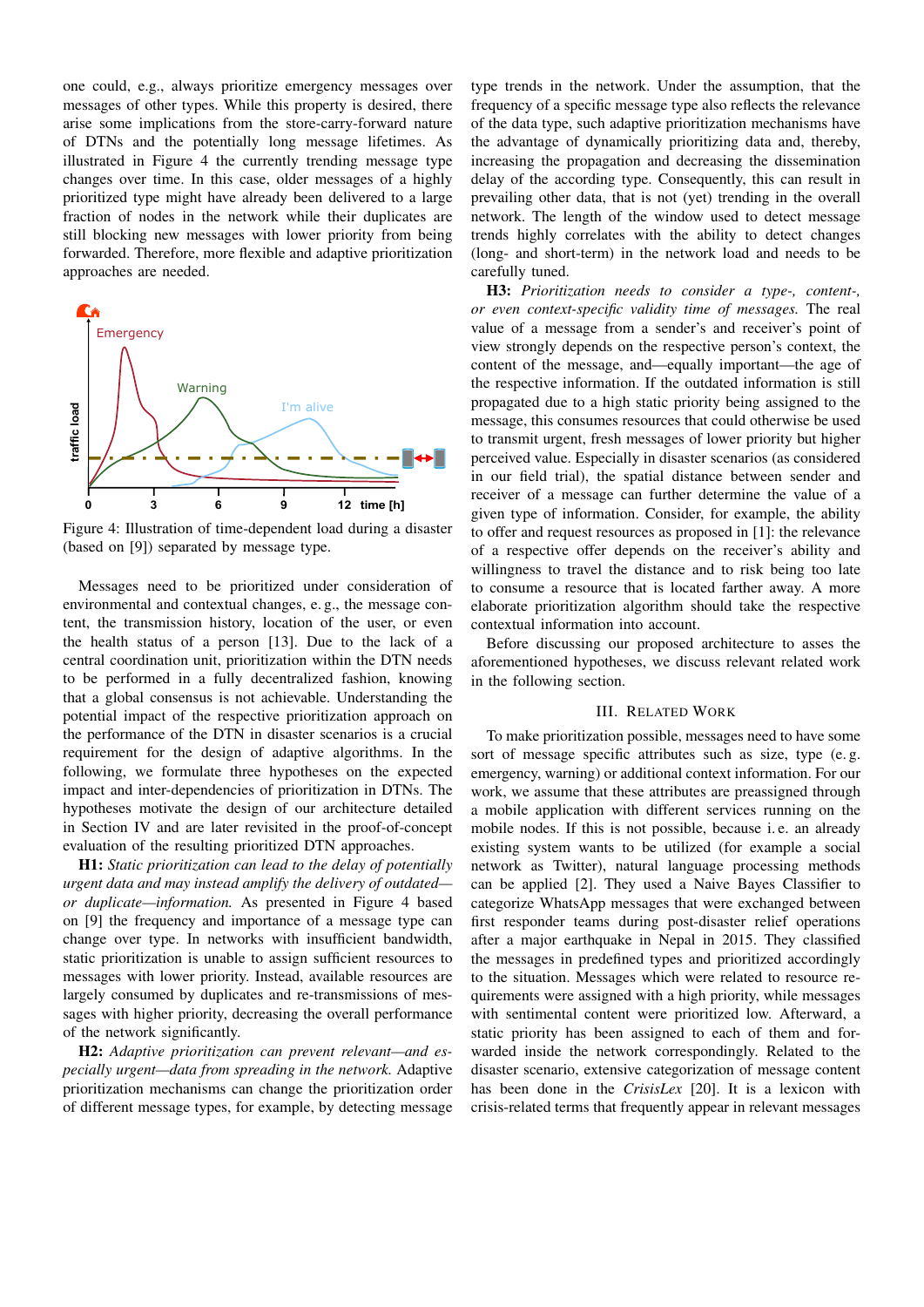posted during different types of crisis situations. These terms can then be used to perform message typecasting during a disaster. Categorizing messages with various machine learning techniques is a current research field [4] and also newer approaches such as Deep Learning [19] has been applied. Techniques like this can also be applied to multimedia content such as picture or videos [6], so that the user's phone is capable of detecting critical content such as fires or road blocks.

Besides the message content, the context of the user can be used for data prioritization. Context information could be vital signs of a person [7], the battery level of the phone or the location [15]. In previous work [13] we showed, that it is even possible to detect different disaster-related activities of a user, like crawling on the floor or walking with an injured leg, solely based on the user's smartphone or smart-watch sensor readings. For our work, the important aspect is the opportunity to apply these algorithms beforehand to enable prioritization based on the message content and the user's context characteristics.

Luqman et al. [16] introduced a framework called "TRIAGE" which prioritizes messages based on different content and context information in case of an emergency. *TRIAGE* is also monitoring network congestion to determine the necessity of data prioritization. Every message is routed through a central component (Emergency Operations Center (EOC)) that coordinates the data prioritization if the network is congested. To reduce traffic, the EOC node can determine critical, disaster dependent information. Since all data is collected by the EOC, it has global knowledge and can, therefore, prioritize data very efficiently. Compared to our considered scenario and the utilization of mobile ad hoc delay-tolerant networks, the lack of a central coordination unit makes the *TRIAGE* framework not applicable.

## IV. ARCHITECTURE FOR PRIORITIZED POST-DISASTER COMMUNICATION

As motivated in the previous section, scenario-specific message types are either pre-determined by the respective application or can be derived based on, e.g., textual analysis of the message content. This application-specific information can be used in conjunction with data gathered by the DTN approach itself, such as neighborhoods or hop counters, to prioritize messages if the network is overloaded. Our architecture proposes a generic message storage approach for DTNs, allowing us to separate the workings of a specific DTN protocol from the prioritization of messages. Therefore, prioritization is realized as a function operating solely on the message storage, as illustrated in Figure 5 and explained in more detail in the following. This separation and interaction over the shared message storage allows us to later evaluate the impact of different prioritization algorithms combined with the chosen DTN approach on the performance of the communication network.

## *A. Message Storage and Generalized DTN Operation*

DTN protocols rely on the store-carry-forward-principle, requiring nodes to store messages for later propagation. Depending on the utilized DTN protocol, the respective messages are annotated with additional meta information, such as the hop count, a duplicate counter, or the timestamp the message was last sent by the node. We refer to this as *DTN-specific* meta information that is updated by the DTN protocol upon reception or transmission of a message. This process is illustrated in the lower part of Figure 5: whenever a new message is to be sent from the application or received for the first time from another node, it is inserted into the storage. In case a received message is already contained in the storage, the node simply updates the associated *DTN-specific* meta information.

In typical DTN approaches, the storage operates similar to a stack, with new messages being added on top. Whenever the protocol is to forward messages, it picks the topmost  $N$  messages, with  $N$  referring to the current capacity of the network. In basic DTN protocols, this process is executed periodically, leading to the N most recent messages being broadcasted to nearby nodes. Often, this involves a probabilistic filtering of messages to further reduce network load [3], [25]. More elaborate protocols rely on the exchange of message availability prior to the forwarding phase to optimize the transmission process [26], using unicast for the actual data exchange. Instead of selecting the first  $N$  messages, those messages that are already known to the counterpart are skipped. To cater for these different types of DTN protocols, we generalize the forwarding phase as an iteration procedure over the (sorted) message storage selecting up to  $N$  messages in total. During an iteration, messages can be skipped based on *DTN-specific* meta information or, e.g., a probabilistic function.

The DTN protocol interacts with the message storage through two basic functions as previously described: (i) inserting new messages into the storage and (ii) updating the associated DTN-specific meta information of a message. During the forward phase, the protocol can iterate over the storage, accessing the message itself and associated *DTNspecific* meta information. Thereby, the process of message prioritization is modeled as a re-ordering of the message storage. To limit the amount of messages being stored on a node, DTN protocols rely on a Time-to-Live (TTL) as one additional meta information. If a message is older than its TTL, it is removed from the message storage during an iteration. However, as discussed in Section II, a reasonable TTL is highly dependent on the scenario and application and might even differ depending on the content and type of a message. Therefore, we argue that the removal of messages from the storage should instead be part of the prioritization mechanism, as discussed in the following.

#### *B. Application- and Scenario-specific Prioritization*

Our proposed architecture separates the DTN protocol itself from the prioritization algorithm through the message storage. To this end, a prioritization algorithm can (i) reorder elements in the storage and (ii) remove elements from the storage.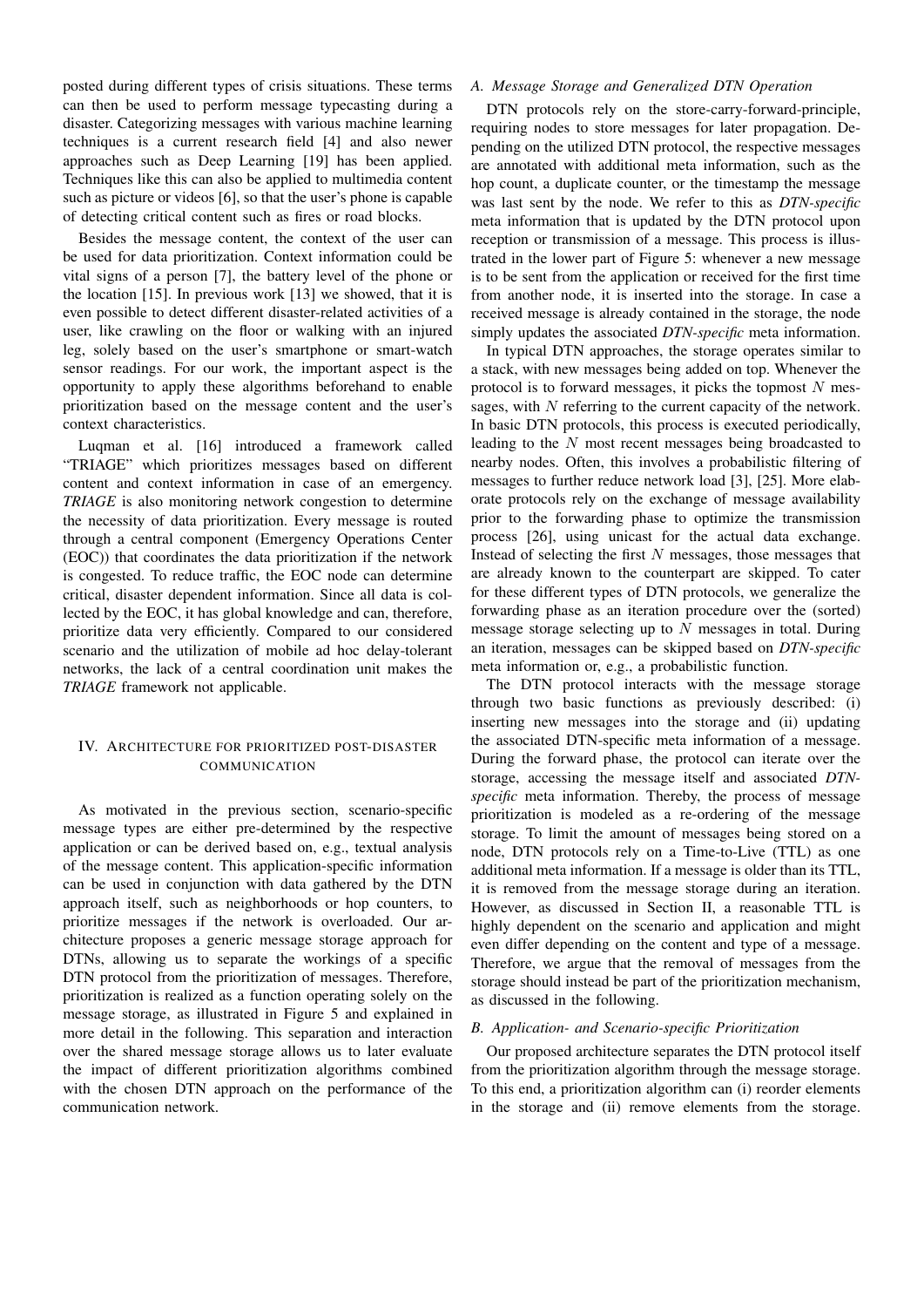

Figure 5: Architecture for prioritized post-disaster communication

The most important aspect, however, is access to *applicationspecific* meta information from within the prioritization algorithm. Such information is either contained within the application-defined structure of the message (i.e., fields) or can be derived by executing higher level operations on the contents of the message, such as text classification [4] as described in Section III. This requires prior knowledge of how the application creates and structures messages, which we believe to be a substantial requirement for the design of efficient prioritization algorithms in resource constrained scenarios as discussed in Section II.

The respective meta information may include, for example, a message type, an application-defined TTL, the user's location, the device's battery capacity, or the intended set of recipients. The combination of *DTN-specific* and *applicationspecific* meta information can be utilized by different prioritization algorithms to update the message storage. Thereby, algorithms can realize an application- or scenario-specific prioritization order. In the following, we introduce three examples to reorder the data that mimics the behavior of currently utilized prioritization approaches.

One possibility is not to prioritize at all. As already mentioned in the previous section, in this case, the prioritization only has the basic task of periodically removing messages with expired TTL from the message storage. This basic functionality is contained in every prioritization algorithm, as it prevents the ongoing dissemination of outdated messages. As briefly mentioned beforehand, the TTL can either be set directly within the DTN protocol irregardless of message type or content, or it might be part of the *application-specific* meta information. In our evaluation, we consider the TTL to be set within the DTN protocol.

The second example is a static prioritization that considers the message type included in the *application-specific* meta information. This algorithm relies on a predefined order of message types. In case of the considered post-disaster scenario, this order can be defined by disaster relief organizations [14], for example. Every time a new message is inserted into the message storage, the static prioritization reorders the messages according to the predefined prioritization order. Within one message type, messages are sorted by age, with newest messages on top. The age of a message is assumed to be provided as a *DTN-specific* meta information as either the hop count or an absolute timestamp.

The last example is an adaptive prioritization algorithm. Whenever the message storage is updated, the algorithm ranks message types according to their frequency in the storage. The highest priority is allocated to the most prominent message type. The algorithm considers the number of message of a given type that were received within a defined time period (window). To this end, a *DTN-specific* meta information containing the timestamp of the last reception of each message is utilized. If for two or more types have the same prioritization rank, the algorithm falls back to the aforementioned static prioritization. Thereby, the algorithm tries to cater for the change in message frequency and importance over time as motivated in Section II. To ensure that upcoming trends are detected by other nodes, the adaptive prioritization propagates locally created messages at least once irregardless of their type.

In the following section, we discuss a proof-of-concept evaluation of our framework, highlighting the impact of prioritization on key performance metrics in a DTN with varying information relevance.

## V. EVALUATION

The goal of the evaluation is to assess the impact of data prioritization in DTNs. Our architecture can be used to observe the interactions between DTNs with data prioritization and the specific dynamics of a disaster scenario. Our prototype is realized within the Simonstrator framework [23], relying on the IEEE 802.11g model of ns-3 [8] for ad hoc Wi-Fi communication between mobile nodes.

## *A. Evaluation Setup*

We simulate 100 mobile nodes on an area of  $2x2 \text{ km}^2$ relying on real-world map data from OpenStreetMap. Node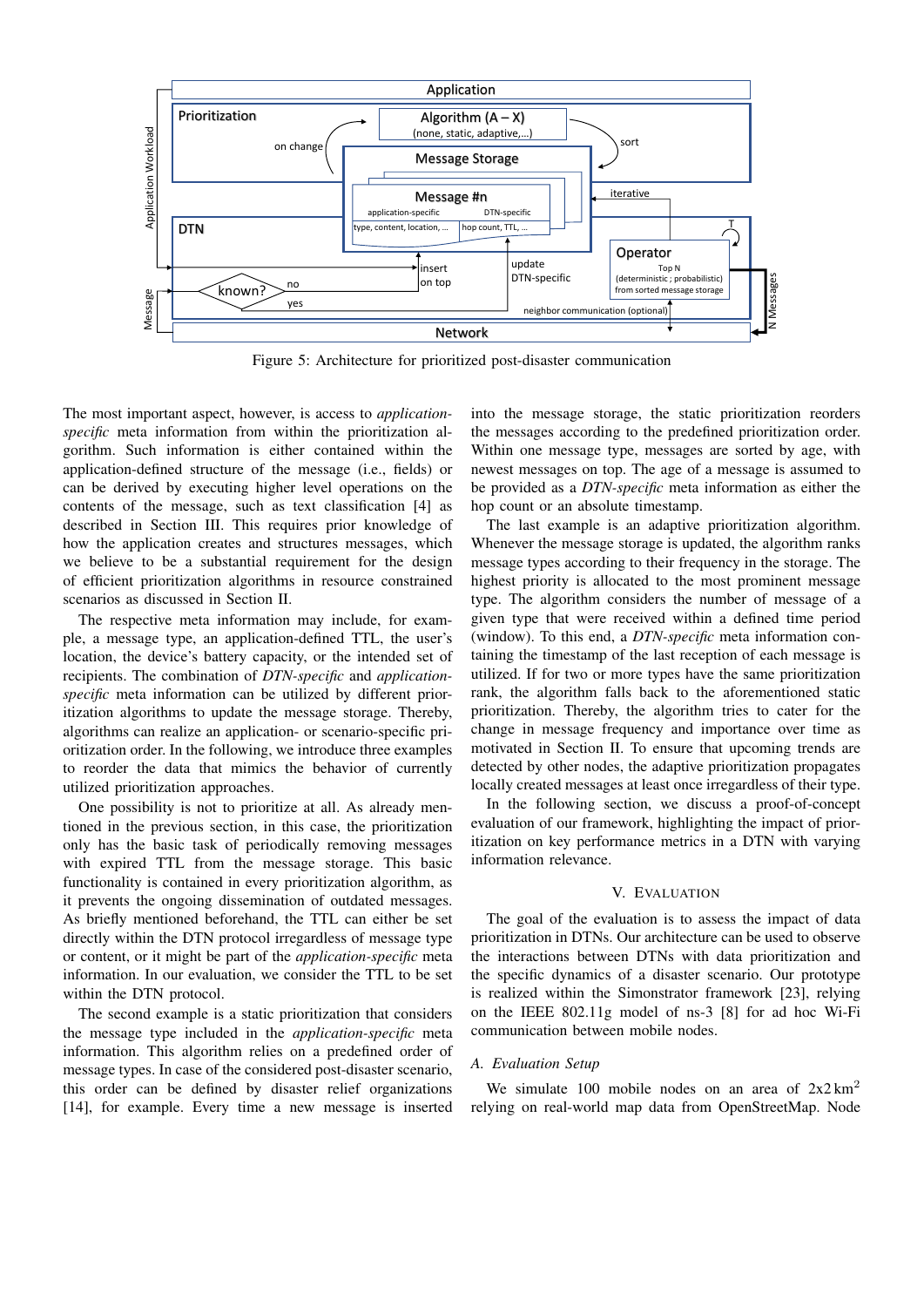movement is restricted to walkways, taking obstacles such as buildings into account. Nodes move with a speed between 1.5 and 2.5 m/s and randomly select Points of Interest contained in the map—e.g., market places or public parks—as their next target destination, as presented in [24]. We configured the damping factor of the Wi-Fi model such that the maximum communication range of a broadcast is 100 m, with the effective communication range in dense scenarios being lower as determined by the 802.11 MAC model [8]. We used *Epidemic Routing* [26] based on the exchange of availability vectors as DTN protocol in our simulations. Only messages that are not yet known to the receiver are actually transmitted. Additionally, unicast is used during the transmission, leading to a more efficient channel usage due to better modulation schemes compared to broadcast. The protocol is configured with a beaconing interval of 15 s for the neighbor detection.



Figure 6: Workload distribution for different message types for one host over time.

We integrate three prioritization approaches: *None*, *Static*, and *Adaptive* with a window size of 20 minutes, as described in Section IV-B. The capacity of the DTN is limited in terms of the number of messages each host is allowed to send in one minute, the storage size on each node is not limited. Thereby, we can directly control the resource scarcity (and, thus, the influence of prioritization) by setting the amount of messages being generated in one minute. For simplicity, we assume that messages have the same size—however, the size of a message is another factor one could also explicitly consider during prioritization at a later stage. For our evaluation, each node can send 10 messages every 60 seconds, with nodes generating messages of a specific type following the distribution shown in Figure 6. By varying the volume of each message type (*Emergency*, *Warning* and *Alive*) over time, we capture a fundamental property of post-disaster communication as discussed in Section II. The TTL is set to 12 minutes irregardless of the message type.

#### *B. Performance of the Resource-constrained Network*

Prioritization is introduced to ensure message delivery in a resource-constrained and overloaded network. Therefore, we first consider the recall of messages as an indicator of the performance of message delivery under such conditions. The recall is defined as the fraction of reached receivers and interested receivers. In our evaluation, all 100 nodes in the network should receive each message. Figure 7 shows the

recall achieved for different message types and prioritization algorithms. Boxes show the 25th and 75th percentile, with whiskers indicating the 2.5th and 97.5th percentile of all data points. The circle next to each box indicates the mean. As expected, if no prioritization occurs (*None*), the recall does not differ significantly for individual message types. On average, approximately 65 % of all nodes are reached, with more than 75 % of all messages reaching at least half the population. At this point, the network becomes saturated and nodes are less likely to forward older messages, as new (locally created) messages are inserted at the top of their local queue. This limits the spread of messages in the network and, thus, the achievable recall.



Figure 7: Message Recall.



Figure 8: Message Latency.

The impact of static prioritization is severe: as expected, *emergency* messages are favored over other message types, counteracting the saturation effect described previously. In this case, the mean recall for highly prioritized messages reaches 0.9, with more than 75 % of messages reaching at least 80 % of all nodes. However, this has a significant impact on the recall for other message types: messages with lower priority only achieve a recall of below 0.2 on average. The respective information cannot spread in the network, as all available resources are occupied.

The adaptive approach achieves something in-between, with highly skewed distributions. This is because priorities change over time, a fact that is not observable in the box plot. The exact behavior is discussed in more detail in the following sections.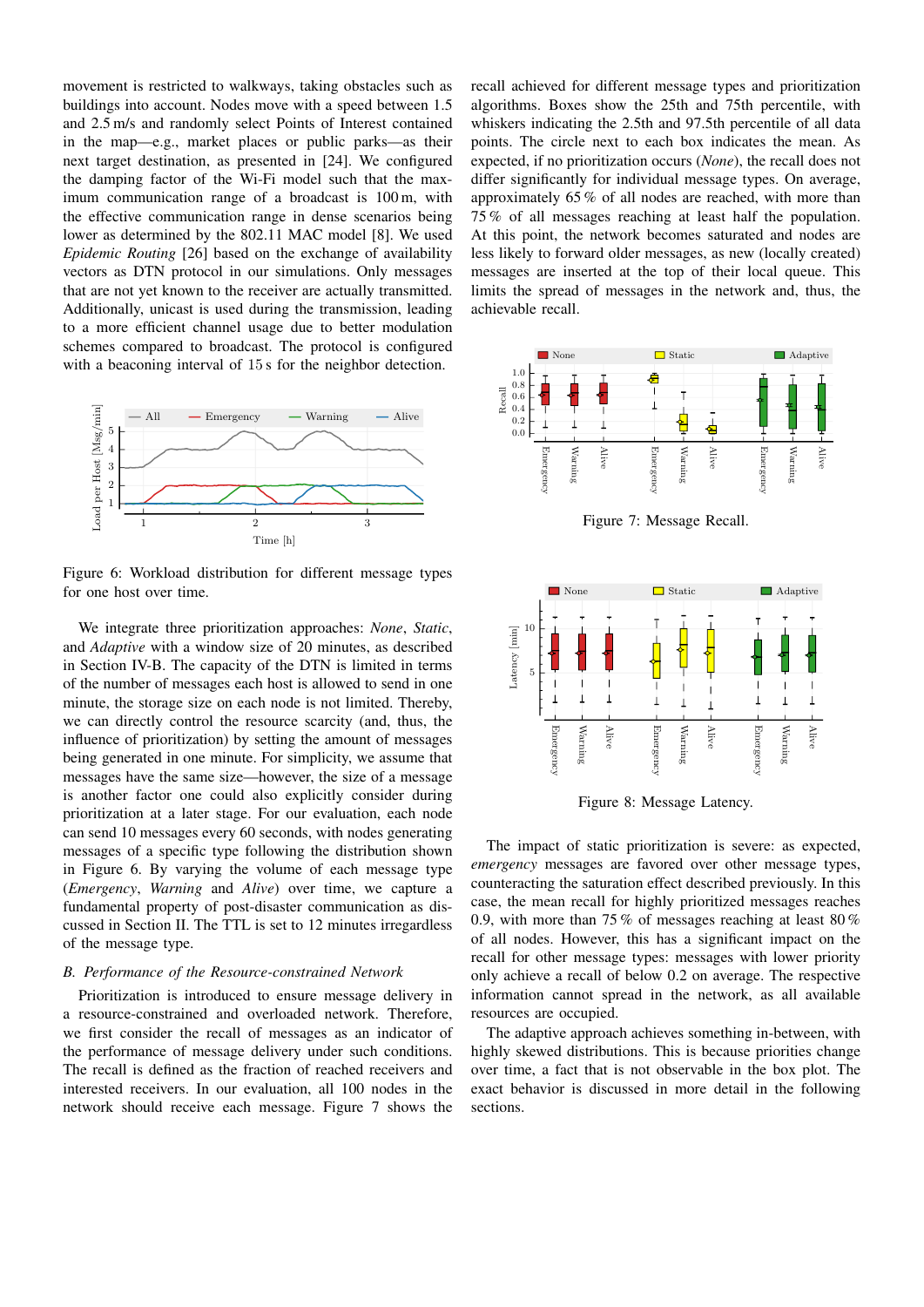

Figure 9: Recall over time with static prioritization.



Figure 10: Load over time with static prioritization.

Regarding the dissemination latency as shown in 8, we can observe that message dissemination in some cases requires the full TTL, supporting our analysis in Section II. Other than that, the prioritization only has a minor impact on the latency—only static prioritization slightly reduces the latency for messages with high priority. This is expected, as the latency can only be analyzed in a meaningful fashion when also considering the recall. However, one can still note that the respective algorithms behave as expected: if messages are not prioritized, there is no difference in observed latency for individual messages.

## *C. Amplification of Outdated or Duplicate Information*

As motivated in Section II, we expect static prioritization to favor duplicates and outdated information of a message type with high priority over newer and potentially more relevant messages of other types (Hypotheses H1). To study this, we need to analyze the network behavior and performance of message forwarding over time.

Figure 9 shows the recall of individual messages as dots over the duration of the scenario in case static prioritization is applied. One can clearly observe the previously discussed overall characteristics. It is important to note that even though there are less emergency messages in the system after around 2.5 hours, they still significantly hinder the propagation of other message types. This can be observed in Figure 10, where the average load regarding messages of a given type waiting to be sent is shown. The capacity of the network is 10 messages per minute per host, as indicated by the



Figure 11: Recall over time with adaptive prioritization.



Figure 12: Load over time with adaptive prioritization.

*actually sent* line. For the whole duration of the scenario, the number of emergency messages that should be forwarded— *Emergency (WS)*—exceeds this limit. Only very few new messages of other types are sent, illustrating the problem of an amplification of the DTN-induced long-living duplicates of high priority messages.

#### *D. Impact of Adaptive Prioritization*

Next, we look at the propagation characteristics of the adaptive prioritization over time. If we look at the individual message recall in Figure 11 and the buffered (WS) as well as the actual forwarded (AS) messages per host in Figure 12 we clearly see, that the utilized bandwidth and the high recall values follow the applied workload with the different message type peaks in Figure 6.

Figure 11 also confirms hypothesis H2 from Section II, that claims that adaptive prioritization prevents urgent information, such as emergency messages, when other message type trends are currently detected and prioritized by the nodes.

Another observation from Figure 12 is the increased overall amount of buffered messages, compared to the static prioritization in Figure 10. The increased amount of buffered messages results in the fact that Nodes in DTNs are not able to build a consensus of trending message types. The nodes have most likely calculated different prioritization orders, and therefore a higher amount of messages are spread in the network while fewer duplicates are generated. The 20 minute time window that is used to calculate the priority based on the buffered messages can also be observed in Figure 12 as a delay until the